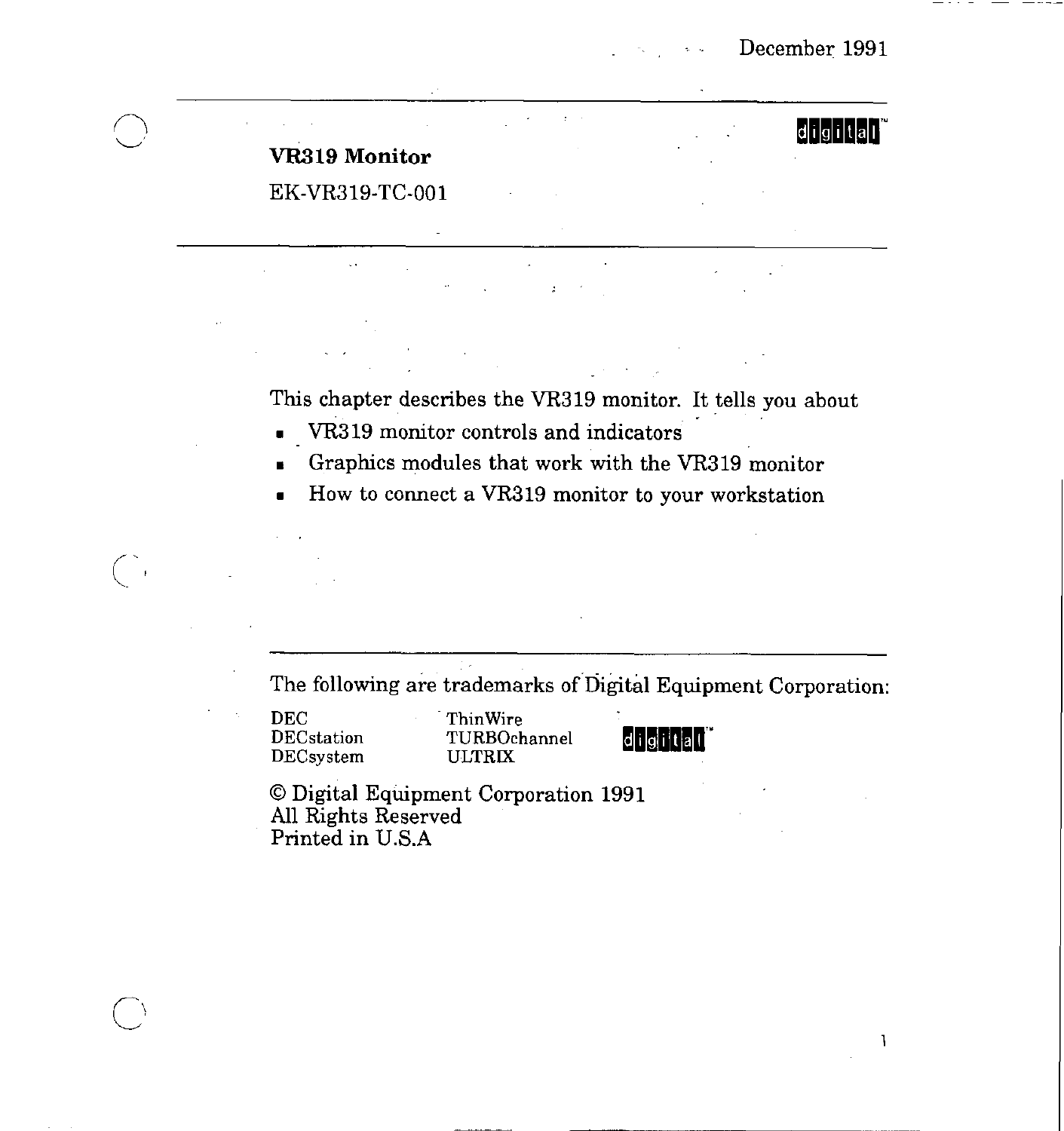# **VR319 Monitor Hardware**

 $\bar{1}$ f, The VR319 monitor is a 19-inch monitor that can display monochrome or gray-scale graphics. There are two versions of the VR319 monitor, each of which operates at a different frequency.

 $\bigcirc$ 

 $\bigcirc$ 

 $\bigcirc$ 

- The VR319-CA operates at 66-Hz.
- The VR319-DA operates at 72-Hz.

The monitor model number appears on the back of the monitor on the label next to the cable connector.

Several controls and connectors on the VR319 monitor let you adjust the monitor and connect it to your workstation. Table 1 lists the purpose of each control and connector.

| ltem                                     | <b>Function</b>                                           |
|------------------------------------------|-----------------------------------------------------------|
| Power indicator light                    | Glows green when the monitor is receiving<br>power        |
| Contrast control                         | Adjusts the intensity of the display on the<br>screen     |
| Brightness control                       | Adjusts the brightness of the background<br>on the screen |
| Vertical centering (V-CENT)              | Moves the picture upward or downward on<br>the screen     |
| Horizontal centering (H-CENT)<br>control | Moves the picture sideways on the screen                  |
| Rotational (ROT) control                 | Rotates the picture around the center of<br>the screen    |
| Video cable connector                    | Connects the video cable to the monitor                   |
| Power connector                          | Connects the power cord to the monitor                    |
| On/off switch                            | Turns the monitor on and off                              |

#### **Table 1. Controls and Connectors on the VRJ 19 Monitor**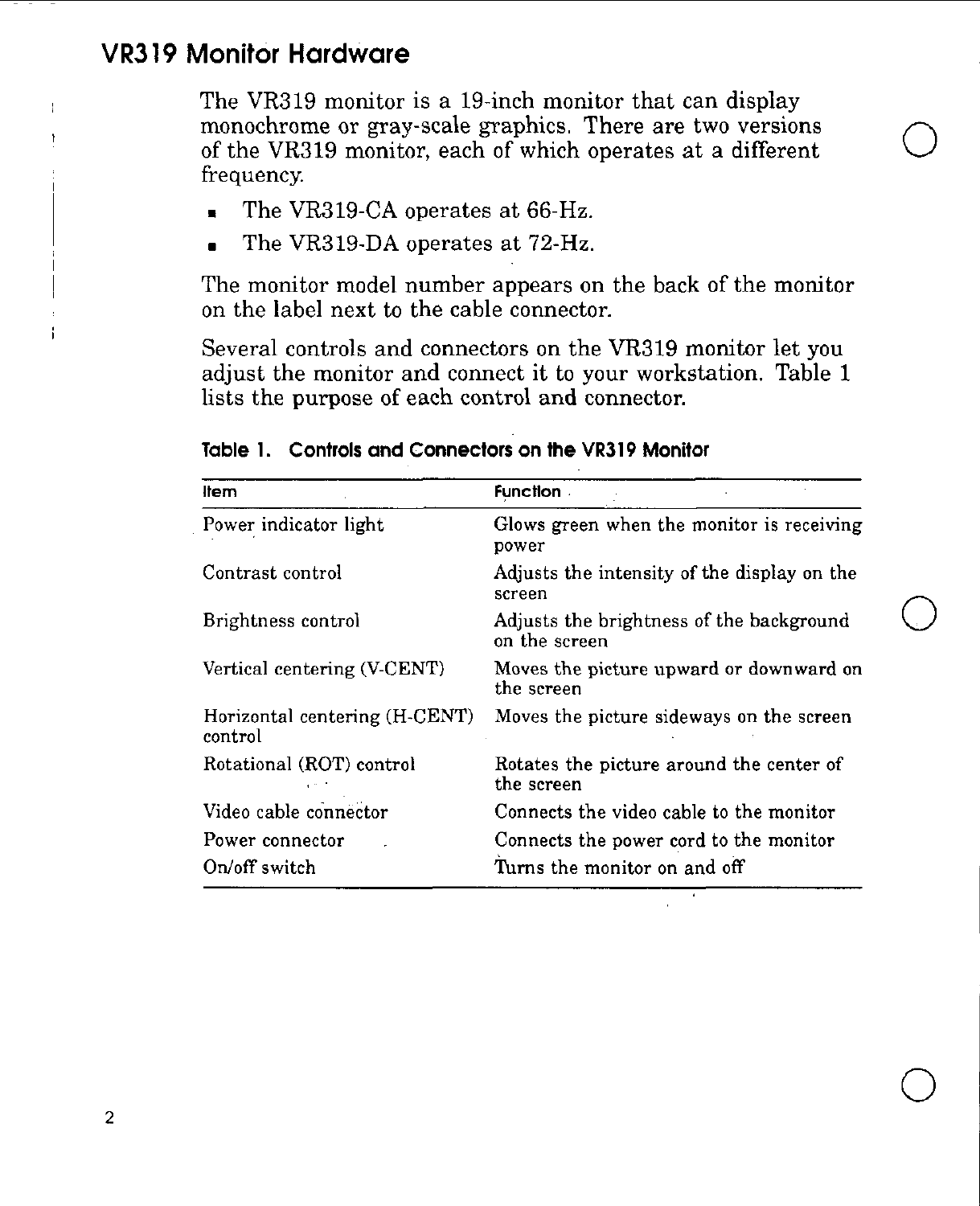

 $\sim$   $\sim$   $\sim$ 

Figure 1. VR319 monitor, controls and indicators

 $\overline{\phantom{a}}$ 

سيست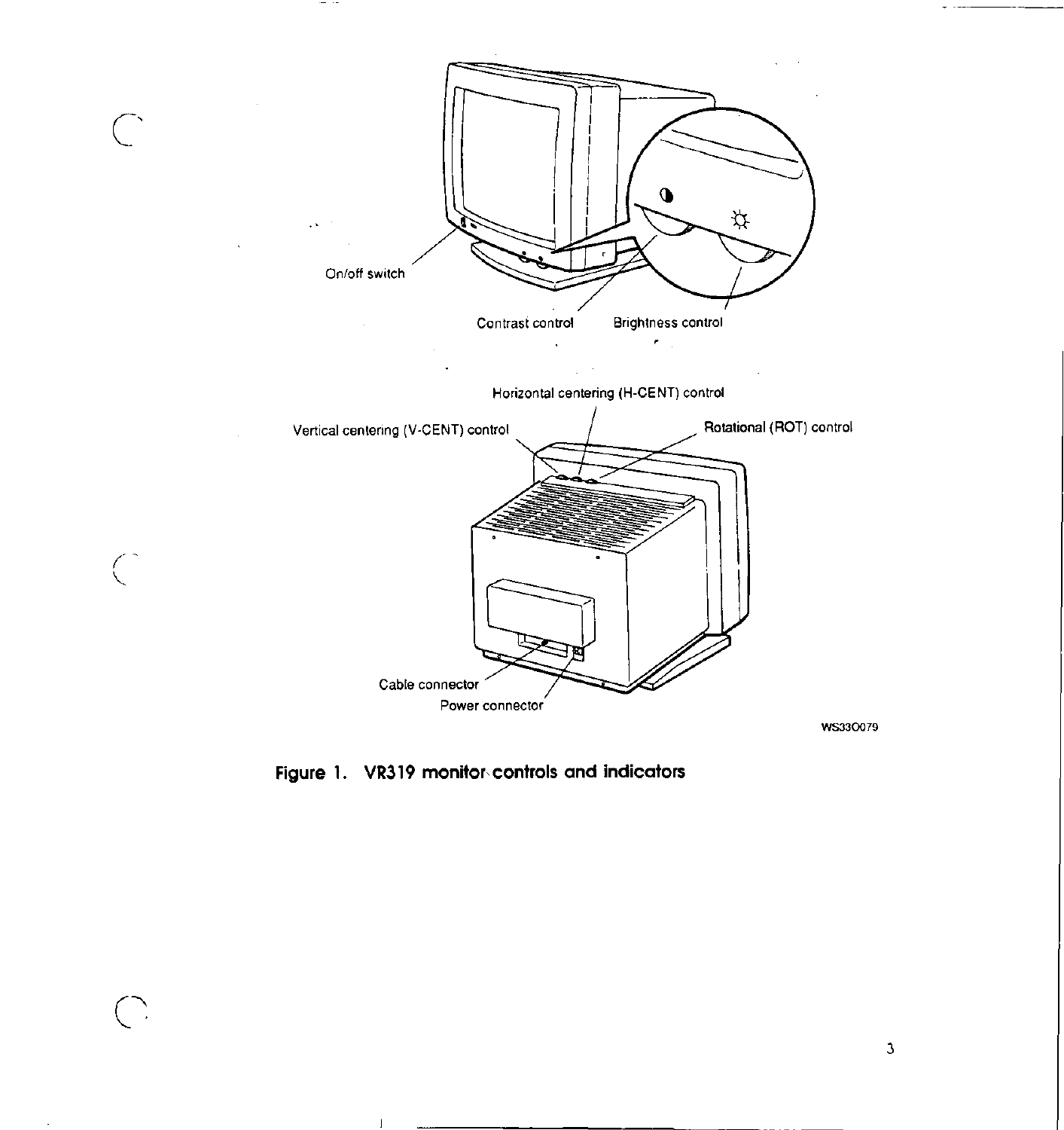# **Connecting the VR319 Monitor to. a Graphics Module**

The VR319-CNC4 monitor can display graphics generated by these TURBOchannel graphics modules: Q

- . 2D graphics accelerator module, model type PMAG-CA
- Smart frame buffer module, model type PMAGB-BA
- Low 30.graphics module, model type PMAG-DA
- Low 3D graphics plus module, model type PMAGB-DC

The VR319-DND4 monitor can display graphics generated by these TURBOchannel graphics modules:

- Monochrome frame buffer module, model type PMAG-AA
- Smart frame buffer module, model types PMAGB-BA, PMAG-BC, and PMAGB-BE
- Low 3D graphics plus module, model type PMAGB-DA

 $\bigcirc$ 

 $\omega_{\rm eff}$ 

 $\bigcirc$ 



When the state of the state of the state of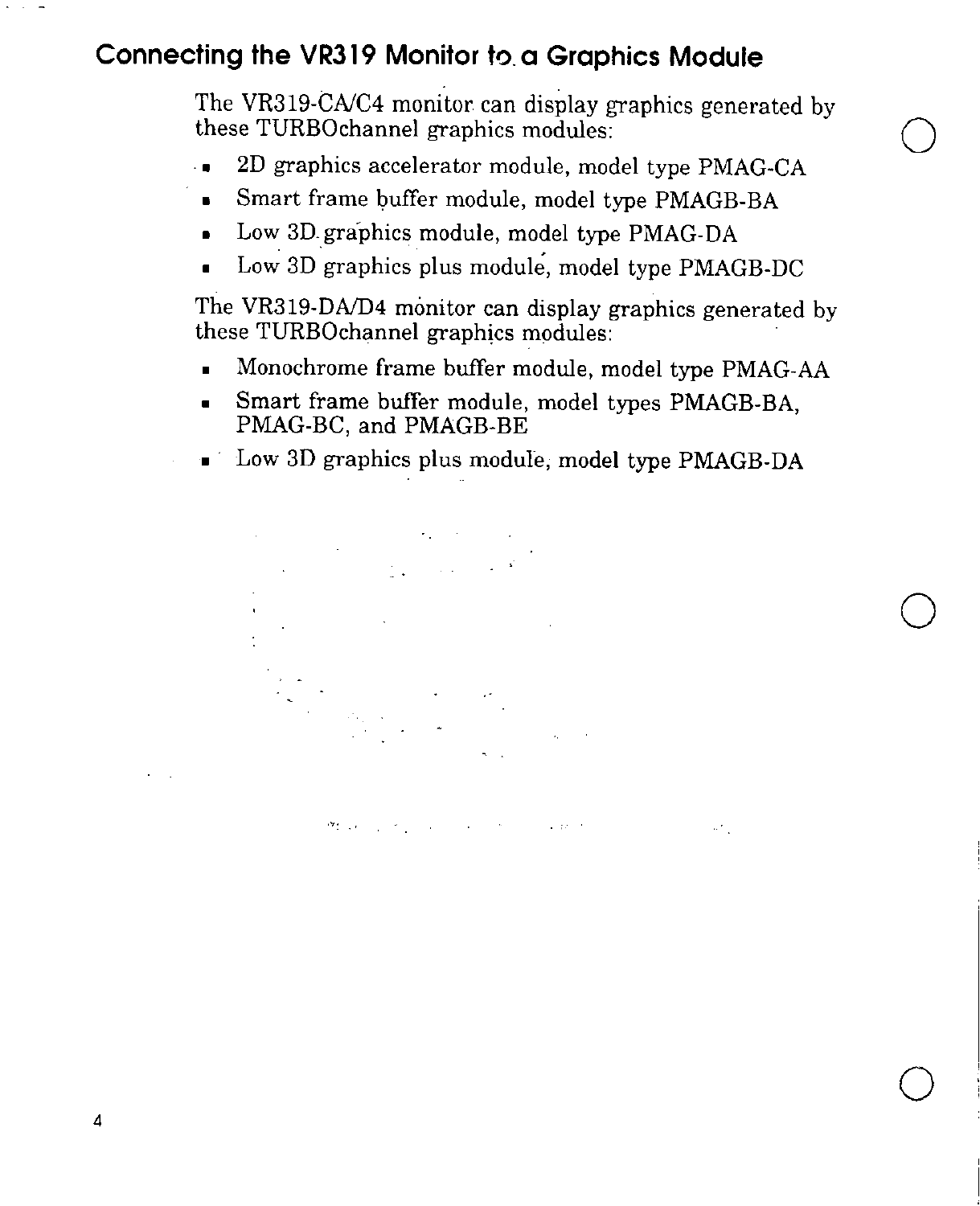### **To connect the VR319 Monitor to a Color Graphics Module**

'

1. Find the gray-scale video cable that came with your shipment.

 $\bigcirc$ 

- **2.** Turn off the monitor. Then turn off the workstation or TURBOchannel extender that contains the graphics module to which you want to connect the monitor.
- **3.** Hold the 3-pin connector of the cabie assembly so the widest part of the connector is on top.
- **4.**  Firmly push the cable connector into the 2D graphics accelerator module connector on the system unit.
- **5.**  Tighten the screws on the 3-pin connector to lock the connector securely in place.
- **.. 6.**  Align the slots on the collar of the signal cable connector with the pins on the monitor connector.
- **7.** Push the signal cable connector onto the monitor connector. Then twist the cable connector to the right to lock it.

To Disconnect a VR319 Monitor from a Color Graphics Module

 $\mathbf{Q}^{\text{max}}_{\text{max}}$ 

- **1.** Turn off the monitor. Then turn off the workstation or TURBOchannel extender connected to the monitor that you want to disconnect.
- **2.** Twist the signal cable connector alf the way to the left. Then pull the connector away from the monitor.
- **3.** Loosen the two screws that hold the 3-pin connector to the graphics module.

 $\mathcal{D}^{\text{max}}_{\text{max}}$  and  $\mathcal{D}^{\text{max}}_{\text{max}}$ 

**4.** Pull the 3-pin connector away from the graphics module.

ر دی.<br>منابع است که با است که است و است که است که است که است که است که است که است که است که است که است که است که است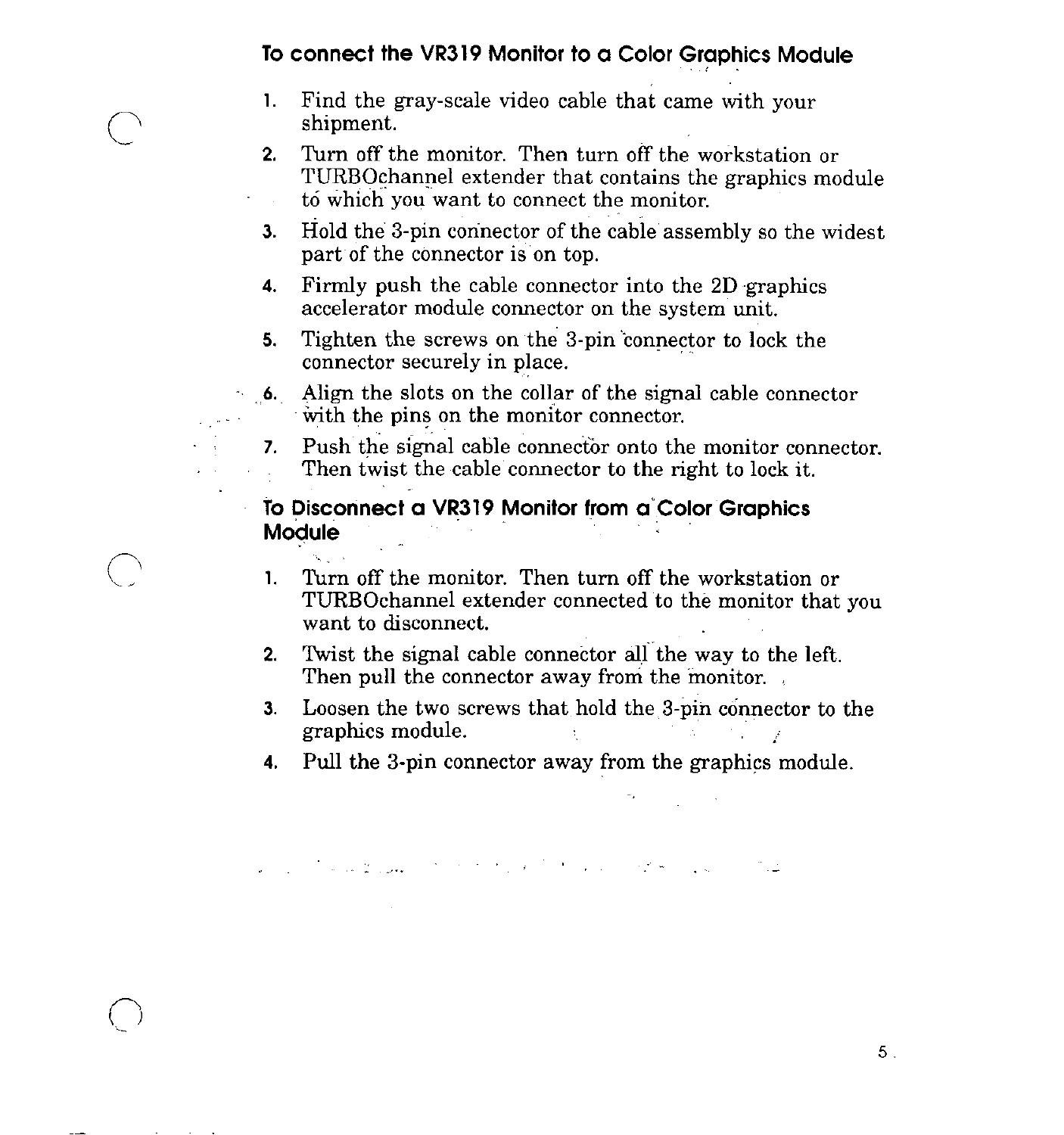

WSETU007

 $\bigcirc$ 

Figure 2. Connecting a **VR319** monitor to a color graphics module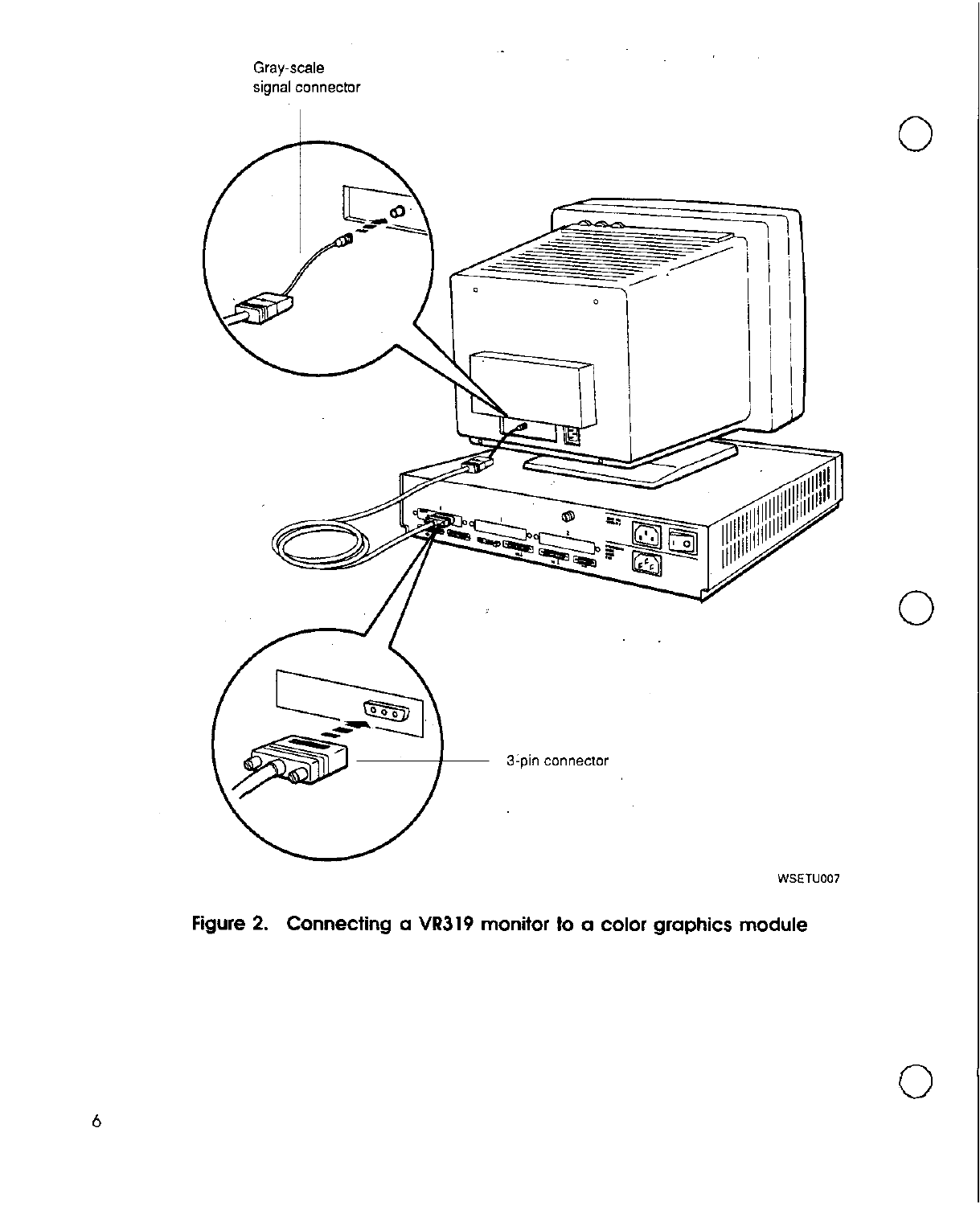## **To Connect a VR319 Monitor to a Monochrome Frame Buffer Module**

1. Locate the video cable that came with your shipment.

 $\bigcap$  $\sim$ 

,

- **2.** Turn off the monitor. Then turn off the workstation or TURBOchannel extender that contains the graphics module to which you want to connect the monitor.
- **3.** Press the threaded video cable connector onto the monochrome frame buffer module connector and twist it to the right to tighten it.
- **4.** · Align the slots on the collar of the slotted connector with the pins on the monitor connector.
- **5.** Push the slotted connector onto the monitor connector. Then twist the connector to the right to lock it.

#### **To Disconnect a VR319 Monitor from a Monochrome Frame Buffer Module**

- l. Turn off the monitor. Then turn off the workstation or TURBOchanriel extender attached to the monitor that you want to disconnect.
- **2.** Twist the signal cable connector all the way to the left. Then pull the connector away from the monitor.

 $\mathcal{L}(\mathcal{L}^{\mathcal{L}}(\mathcal{L}^{\mathcal{L}}(\mathcal{L}^{\mathcal{L}}(\mathcal{L}^{\mathcal{L}}(\mathcal{L}^{\mathcal{L}}(\mathcal{L}^{\mathcal{L}}(\mathcal{L}^{\mathcal{L}}(\mathcal{L}^{\mathcal{L}}(\mathcal{L}^{\mathcal{L}}(\mathcal{L}^{\mathcal{L}}(\mathcal{L}^{\mathcal{L}}(\mathcal{L}^{\mathcal{L}}(\mathcal{L}^{\mathcal{L}}(\mathcal{L}^{\mathcal{L}}(\mathcal{L}^{\mathcal{L}}(\mathcal{L}^{\mathcal{L}}(\mathcal{L}$ 

**3.** Twist the video cable connector all the way to the left. Then pull the connector away from the monochrome frame buffer module.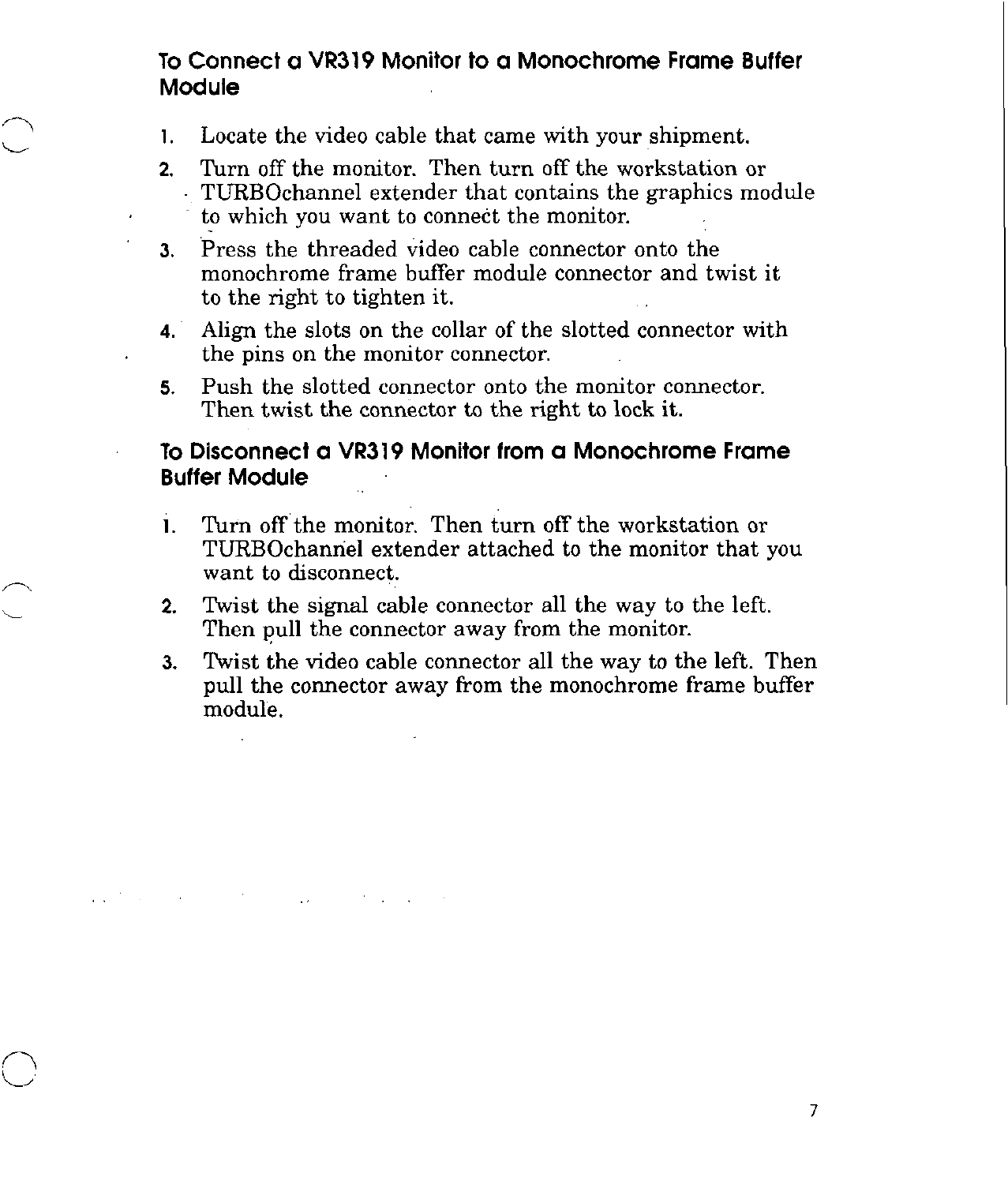

**Figure 3. Connecting a VR319 monitor to a monochrome frame buffer module** 

 $\bigcirc$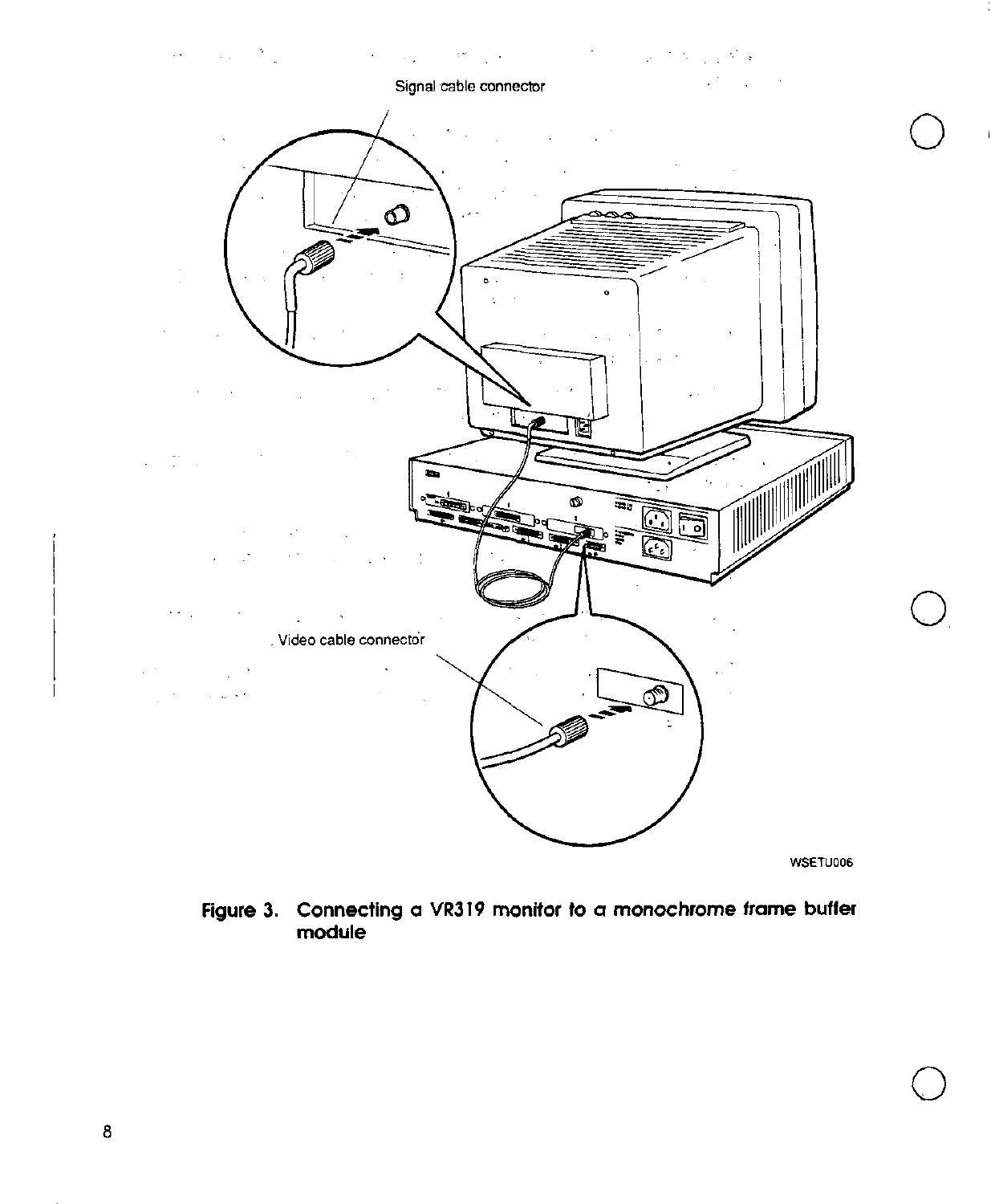# **For Further Information**

 $\mathcal{A}^{\mathcal{A}}$ 

 $\sim$ 



 $\bigcap$ 

For information about the graphics module that connects to the monitor, see the chapter in this guide that describes that module.

 $\sim 10^{11}$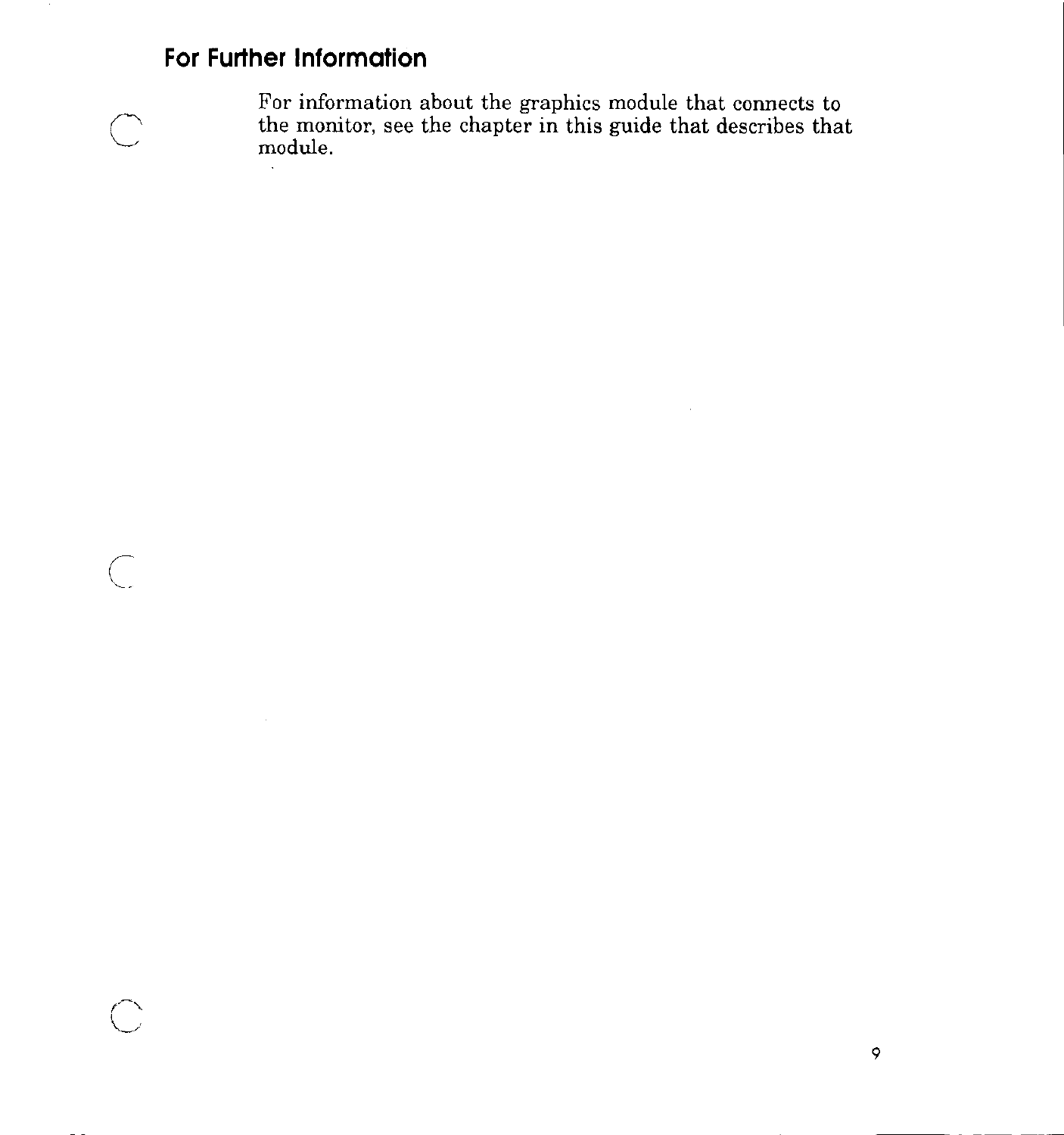# **A**

# **VR319 Monitor Specifications**

 $\frac{1}{4}$ 

## **Table A-1. VR319-DA and VR319-D4 Monitor Description**

 $\sim$ 

 $\mathcal{L}_{\mathcal{A}}$ 

 $\sum$ 

| Weight                                         | $22.68 \text{ kg}$ (50.00 lb)                                                                                                                     |
|------------------------------------------------|---------------------------------------------------------------------------------------------------------------------------------------------------|
| Height                                         | 45.72 cm (18.00 in)                                                                                                                               |
| Width                                          | 49.55 cm (19.50 in)                                                                                                                               |
| Depth                                          | 40.13 cm $(15.80 \text{ in})$                                                                                                                     |
| External controls, switches, and<br>indicators | <b>Brightness</b><br>Contrast<br>Degauss<br>Power switch<br>Power indicator<br>Rotation<br>H-center<br>V-center                                   |
| Tilt range                                     | $5^\circ$ to $15^\circ$                                                                                                                           |
| Swivel range                                   | $\pm 90^{\circ}$                                                                                                                                  |
| Cathode-ray tube (CRT)                         | 483 mm (19 in) diagonal<br>Monochrome<br>High resolution<br>Paper-white phosphor<br>High-efficiency antiglare treatment                           |
| Display characteristics                        | 1280 pixels horizontal by 1024 lines vertical<br>Approximate picture size 342 by 273 mm<br>Maximum brightness no less than 30<br>footlamberts (f) |
|                                                | (continued on next page)                                                                                                                          |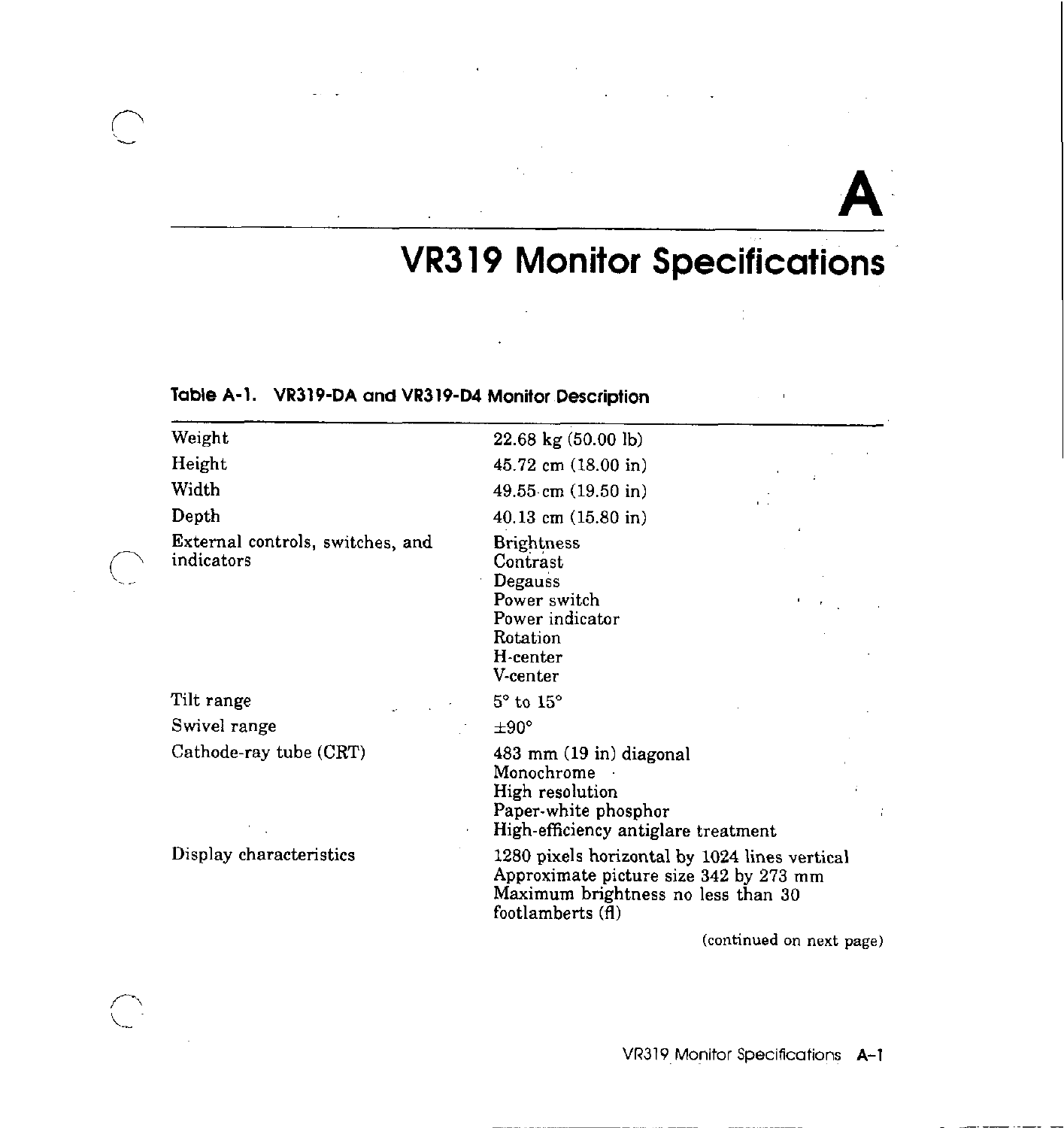# **Table A-1 (Cont.). VR319-DA and VR319-D4 Monitor Description**

| Video input                                |                                                           |  |
|--------------------------------------------|-----------------------------------------------------------|--|
| - Termination                              | 75 ohms BNC                                               |  |
| - Amplitude                                | 1.0 Vpp composite video                                   |  |
| Refresh rate                               | 72 Hz<br>Factory or field service configurable            |  |
| Horizontal rate timing                     |                                                           |  |
| $-$ Active video time $\sim$ $\sim$ $\sim$ | $\frac{1}{2}$ 9.7853 $\mu$ s.<br>$\frac{1}{2}$            |  |
| - Back porch                               | 1.7124 ns                                                 |  |
| - Blanking interval                        | 3.1802 $\mu$ s                                            |  |
| – Frequency                                | 77.173 kHz                                                |  |
| - Front porch                              | $0.2446$ ns                                               |  |
| - Horizontal period                        | $12.9579 \mu s$                                           |  |
| - Pixels displayed                         | 9.7853                                                    |  |
| - Sync pulse                               | والكورة<br>$1.2232$ ns                                    |  |
| Vertical rate timing                       |                                                           |  |
| - Active video time                        | $13.2767 \mu s$                                           |  |
| - Back porch                               | $0.427864$ ns                                             |  |
| - Blanking interval                        | $0.505658 \ \mu s$                                        |  |
| - Front porch                              | 0.038897.ns                                               |  |
| - Horizontal period                        | 13.7842 $\mu$ s                                           |  |
| - Lines displayed                          | 13.2767                                                   |  |
| $-$ Sync pulse                             | 0.038897 ns                                               |  |
| Power                                      |                                                           |  |
| - Power supply type                        | Switch mode ac to dc converter                            |  |
| - ac input                                 | Automatic voltage select                                  |  |
| $-$ Frequency                              | 47 to 63 Hz                                               |  |
| - Power consumption                        | Approximately 123 watts                                   |  |
| Fuse                                       | 250 V: 5 A<br>6.35 by 31.8 mm (0.25 by 1.25 in) slow blow |  |
| . I.                                       | $\mathcal{F}=\mathcal{F}$                                 |  |

 $\mathcal{L}^{\mathcal{L}}$  , and  $\mathcal{L}^{\mathcal{L}}$  , and  $\mathcal{L}^{\mathcal{L}}$  , and  $\mathcal{L}^{\mathcal{L}}$  , and  $\mathcal{L}^{\mathcal{L}}$ 

 $\bigcirc$ 

 $\mathcal{A}(\mathcal{A})$  and  $\mathcal{A}(\mathcal{A})$  are the set of  $\mathcal{A}(\mathcal{A})$